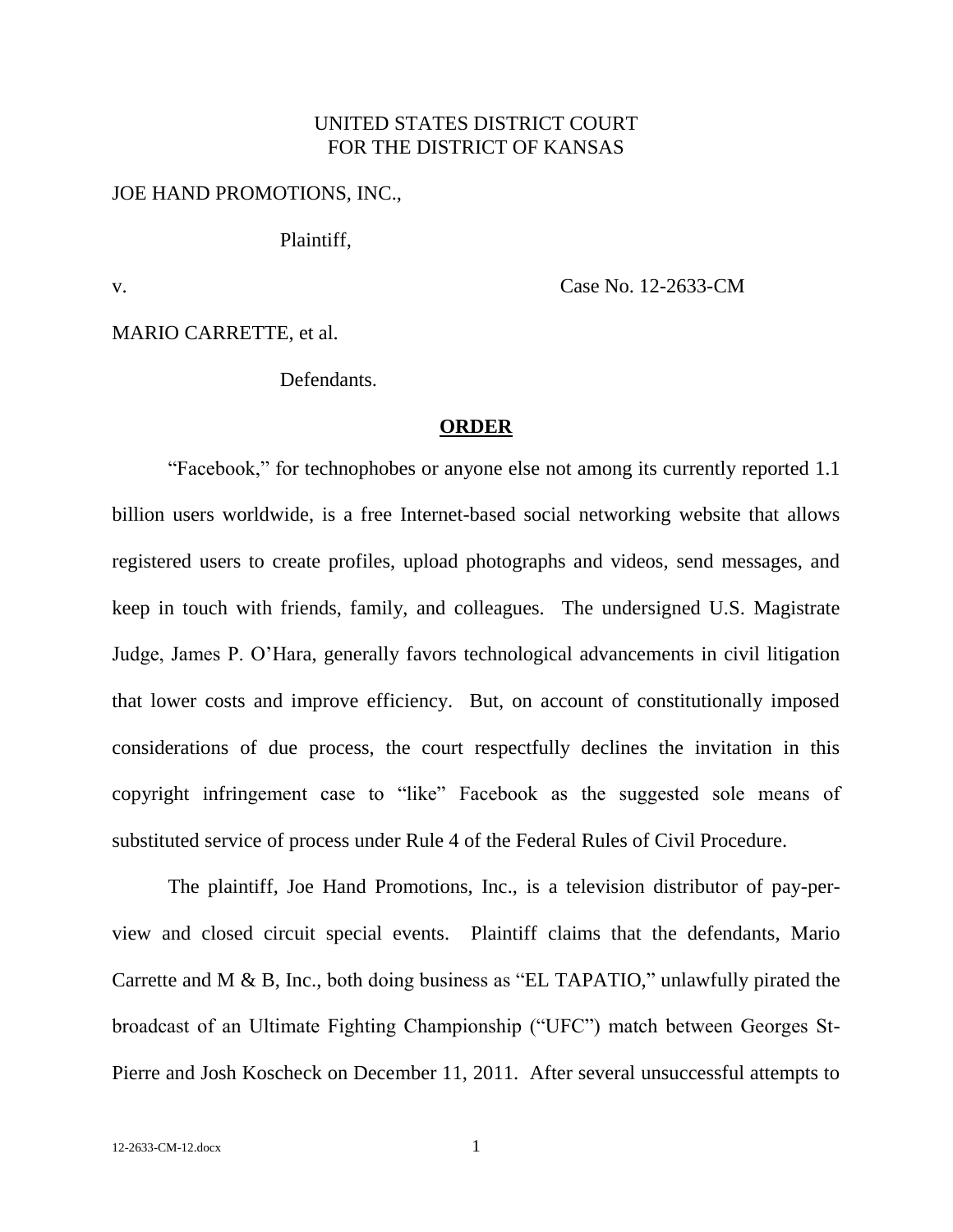serve the complaint and summons upon defendants in person, and after supposedly having exhausted all standard means to serve defendants, plaintiff has filed a motion asking the court to enter an order authorizing substituted service via Facebook **(doc. 12).**

Plaintiff filed its complaint against defendants on September 25, 2012.<sup>1</sup> Plaintiff attempted to serve the complaint and summons on defendant  $M \& B$ , Inc., but its purported principal place of business was vacant and all attempts to serve it there proved fruitless.<sup>2</sup> Plaintiff also attempted to serve defendant Mario Carrette at his last known residence and place of business, but that too was unsuccessful.<sup>3</sup> Plaintiff did not effectuate service upon defendants before the 120-day deadline provided by Fed. R. Civ. P.  $4(m)$ <sup>4</sup>. The court granted plaintiff's motions for extensions through May 6, 2013 to effectuate service.<sup>5</sup> Plaintiff was still unable to do so.<sup>6</sup> However, having recently found a Facebook profile that supposedly belongs to defendant Carrette, and having exhausted all of the standard means to serve defendants, plaintiff now asks the court to authorize service on defendants in the form of a Facebook message.<sup>7</sup>

l

<sup>1</sup> *See* doc. 1.

 $2$  Doc. 12,  $\P$ 5.

<sup>3</sup> *Id.* at ¶7.

 $^{4}$  *Id.* at  $\P$ 10.

 $5$  Docs. 6, 7, 10, and 11.

 $6$  Doc. 12 at  $\P\P11-12$ .

<sup>7</sup> *Id.* at ¶15; *See* Doc. 12, Ex. B.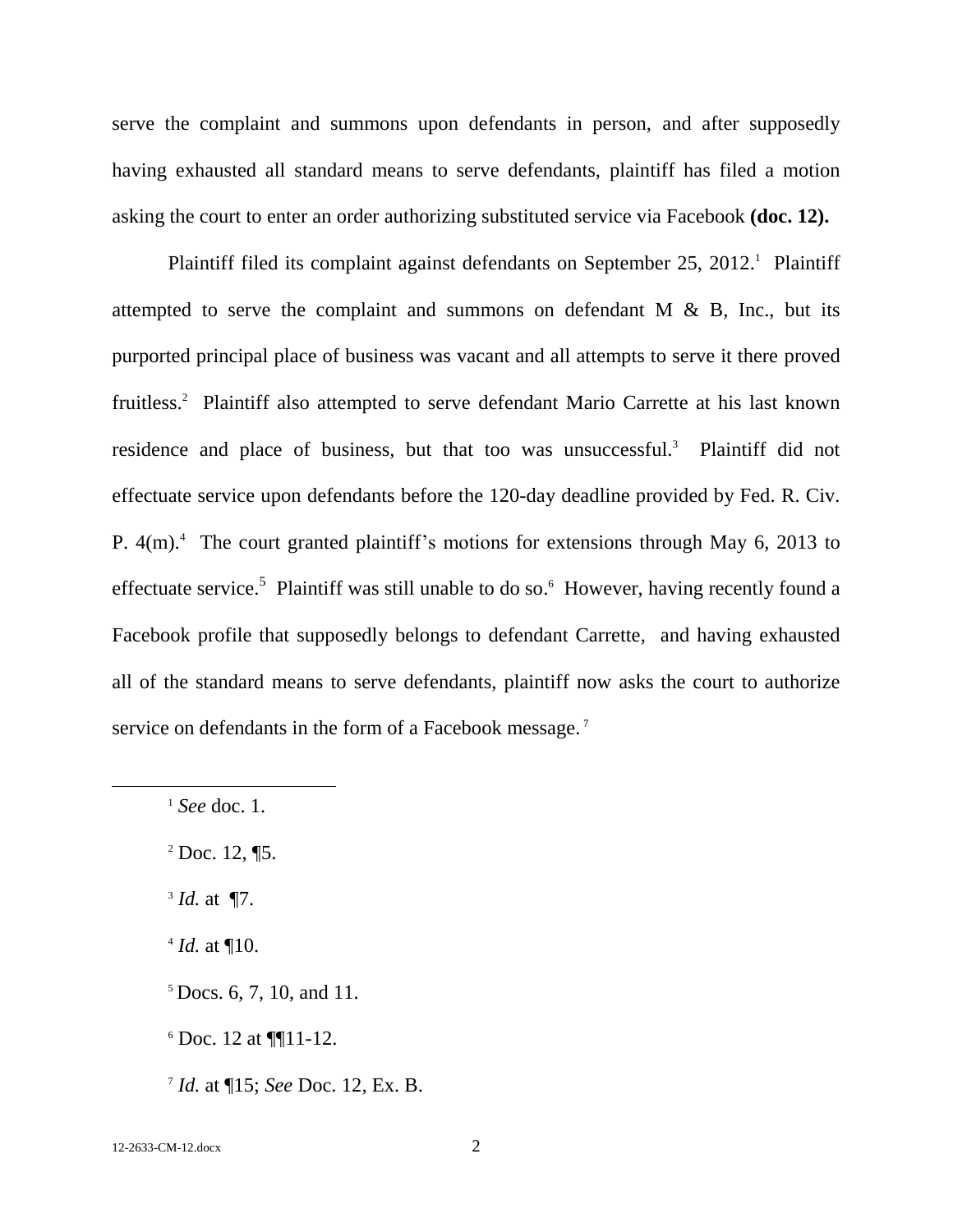Fed. R. Civ. P. 4(e) and (h) contemplate various methods of service upon individual and corporate defendants. For example, Rule 4(e) allows service on an individual by "delivering a copy of the summons and of the complaint to the individual personally," or by "leaving a copy of each at the individual's dwelling or usual place of abode with someone of suitable age and discretion who resides there." It is clear from plaintiff's motion that plaintiff has exhausted all conventional methods of service for both defendants in this case. It is unclear, however, that allowing an unconventional method of service via Facebook would comport with traditional notions of due process, or would achieve the desired result of effectuating service on defendants.

When it comes to allowing a method of service not specifically listed in Rule 4, due process is the paramount concern. That is, the Supreme Court has made quite clear that "[a]n elementary and fundamental requirement of due process in any proceeding which is to be accorded finality is notice reasonably calculated, under all circumstances, to apprise interested parties of the pendency of the action and afford them an opportunity to present their objections."<sup>8</sup> And so, along with many other methods of alternative service, service via e-mail has been allowed by some courts.<sup>9</sup> These courts have found

l

<sup>8</sup> *Mullane v. Central Hanover Bank and Trust Co.*, 339 U.S. 306, 314 (1950) (considering whether or not service by newspaper publication should be allowed under the due process clause).

<sup>9</sup> *See Rio Properties, Inc. v. Rio Int'l. Interlink*, 284 F.2d 1007, 1016 (9th Cir. 2002) (finding that service via e-mail is acceptable when accompanied by a court order); *F.T.C. v. PCCare247 Inc.*, No. 12 Civ. 7189(PAE), 2013 WL 841037, at \*2-6 (S.D.N.Y. March 7, 2013) (finding that service via e-mail was likely to reach the defendants); *In re Int'l Telemedia Ass'n, Inc.*, 245 B.R. 713, 719 (Bankr. N.D. Ga. 2000) (finding that email is authorized by Fed. R. Civ. P. 4(f)(3)).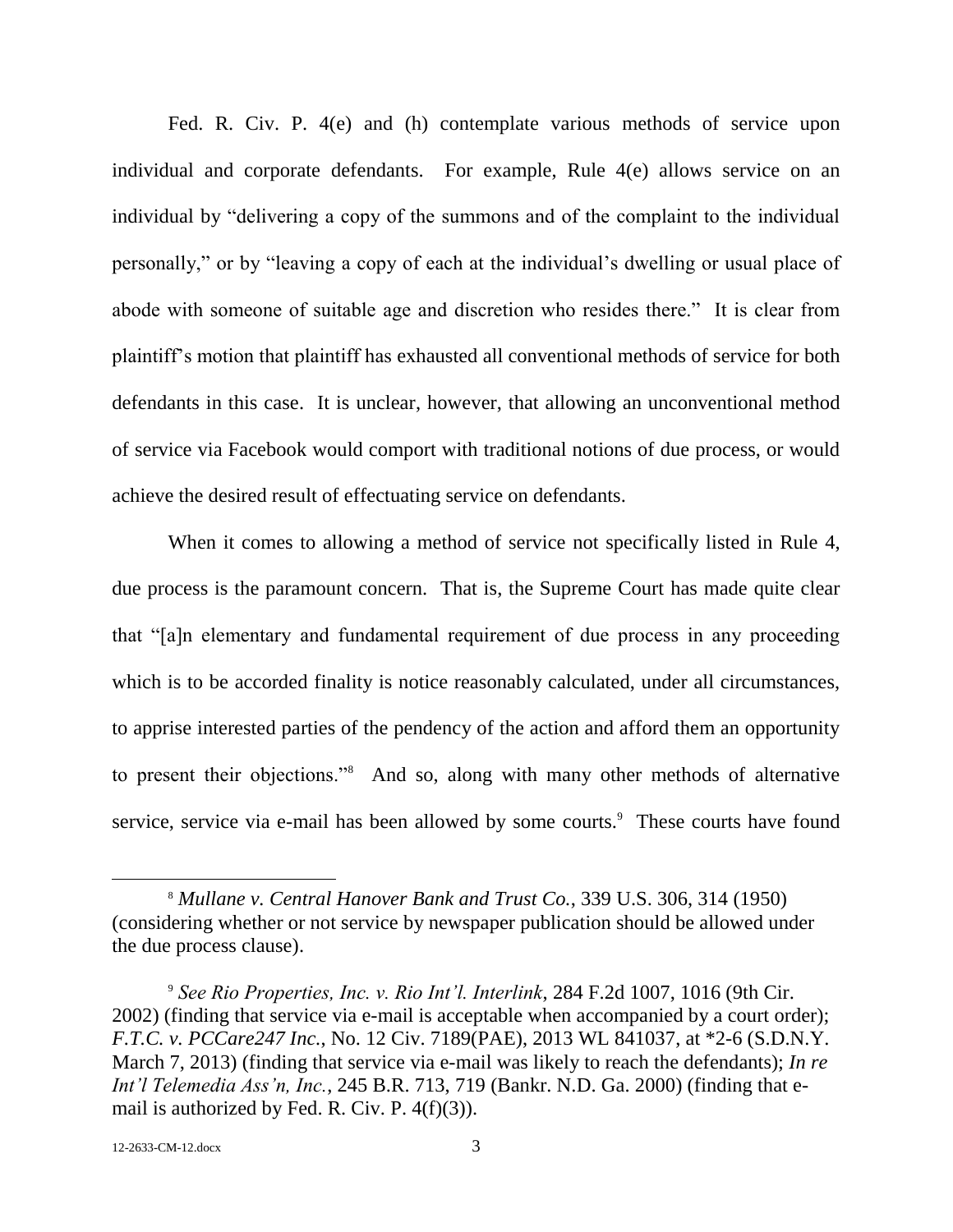that even though the service may be unorthodox, service via e-mail "comports with due process where a plaintiff demonstrates that the e-mail is likely to reach the defendant."<sup>10</sup>

Allowing service via Facebook message clearly would be unconventional as of today -- plaintiff cites no legal authority for this as the sole means of service of process. Of course, the court readily acknowledges that, assuming for the sake of discussion Facebook does not become obsolete and get replaced by another medium with more bells and whistles in the next few years, service of process via that medium may become as legally acceptable as service via e-mail.

As earlier indicated, it appears no federal court has allowed a Facebook message to be the sole means of service.<sup>11</sup> Some courts have allowed Facebook message as a supplementary mode of service, but even those courts recognized that doing so creates potential due process issues.<sup>12</sup> In order to satisfy due process, the court must be sure that the method of service is likely to reach the defendant, so that the defendant may have an opportunity to present his case.<sup>13</sup> This is a legitimate concern when serving a defendant via Facebook message, as the court can rarely be certain that the information has actually reached the intended recipient. It would be unfair to allow service through this

<sup>13</sup> *Id.*

12-2633-CM-12.docx 4

l

<sup>10</sup> *See F.T.C.*, 2013 WL 841037, at \*2-6.

<sup>11</sup> *See Id.*; *see also Fortunato v. Chase Bank USA,* No. 11 Civ. 6608 (JFK), 2012 WL 2086950, at \*2-3 (S.D.N.Y. June 7, 2012).

<sup>12</sup> *See F.T.C.*, 2013 WL 841037, at \*2-6.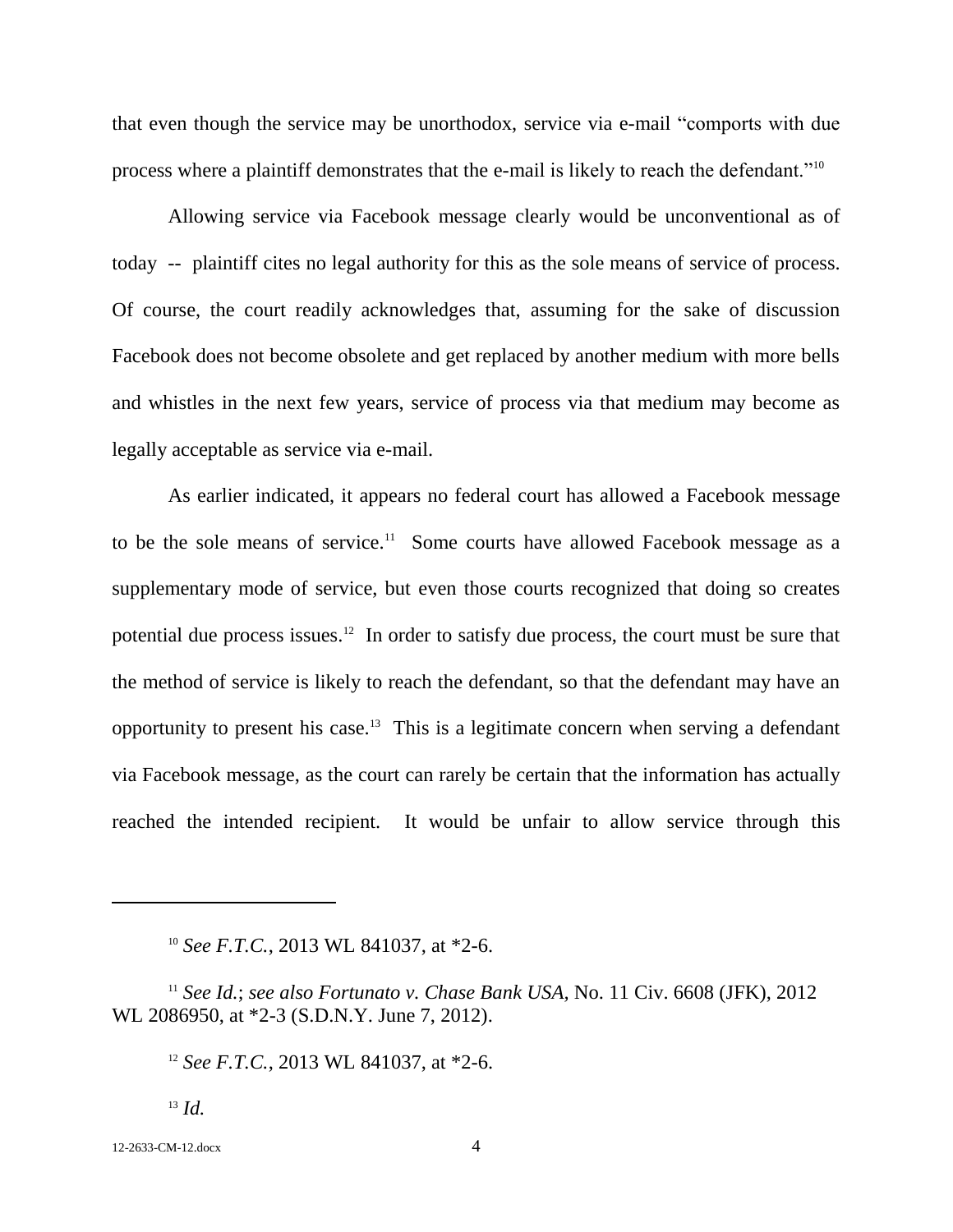alternative means unless the court could be reasonably sure that this service would reach the defendant.

Anyone with an e-mail address can access Facebook and create a profile "using real, fake or incomplete information."<sup>14</sup> As a practical matter, the court cannot verify that the Facebook profile supposedly belonging to a defendant is real unless the movant presents the court with adequate evidence proving its authenticity.<sup>15</sup> For example, in *Fortunado v. Chase Bank USA*, the court found that Facebook was an inadequate means of service because the movant presented no facts as to the Facebook profile's authenticity.<sup>16</sup>

In *F.T.C.v. PCCARE247, Inc.*, the plaintiffs asked to serve the defendants through e-mail as well as Facebook, and were allowed to do so.<sup>17</sup> The court recognized that "if the FTC were proposing to serve the defendants *only* by means of Facebook, as opposed to using Facebook as a supplemental means of service, a substantial question would arise as to whether that service comports with due process."<sup>18</sup> The defendants were online businessmen who regularly communicated with customers through e-mail.<sup>19</sup> One of the

<sup>15</sup> *Id.* at 2.

<sup>16</sup> *Id.*

l

<sup>17</sup> *Id.* at 4.

<sup>18</sup> *F.T.C.*, 2013 WL 841037, at \*2-6.

<sup>19</sup> *Id.* at 4.

12-2633-CM-12.docx 5

<sup>14</sup> *Fortunato,* 2012 WL 2086950, at \*2-3.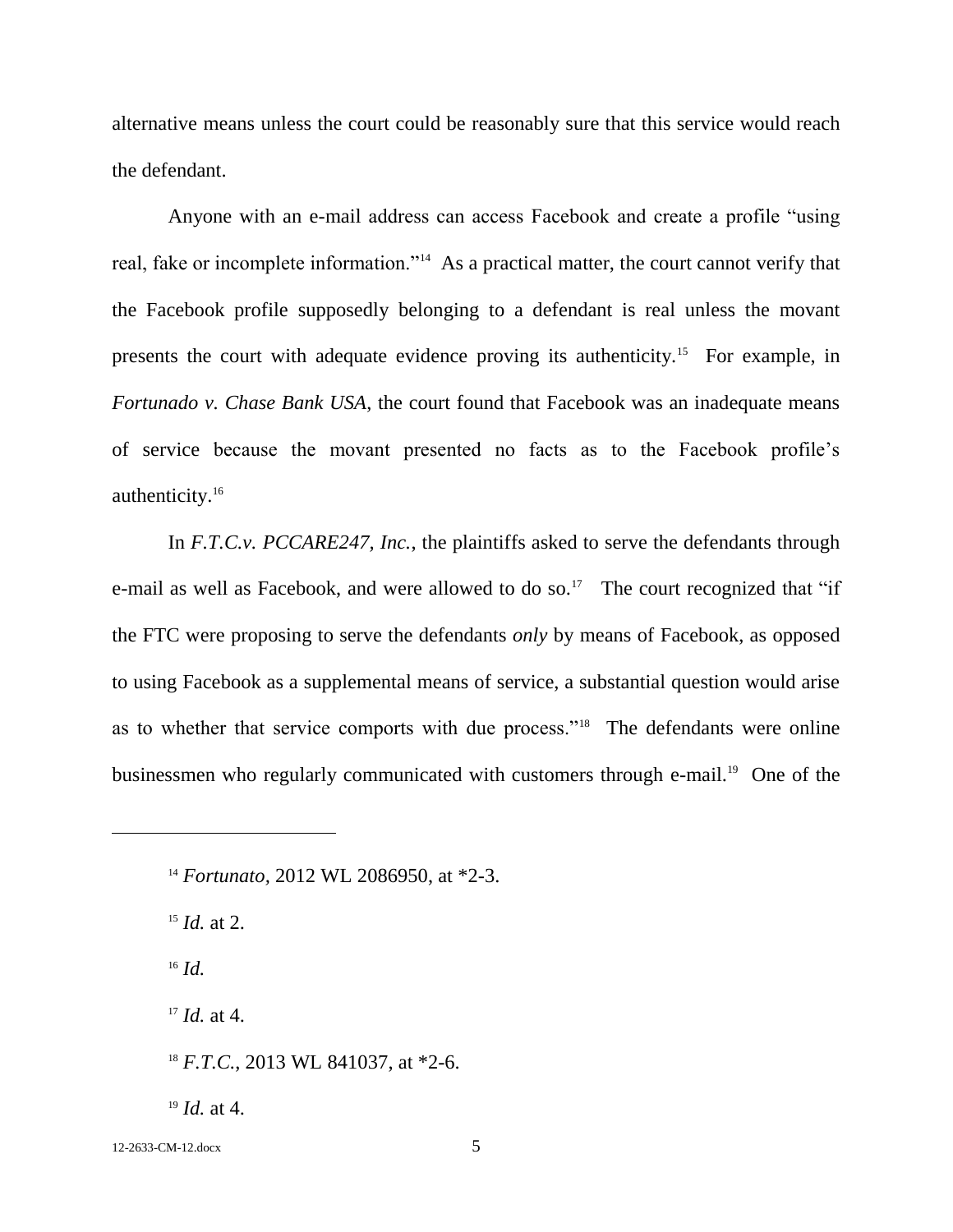defendants had even used his e-mail address to e-mail the court directly.<sup>20</sup> Because the court was also able to determine that the e-mail addresses used to maintain their business were the e-mail addresses used to register their personal Facebook pages, the court was satisfied that the Facebook profiles belonged to the defendants to be served.<sup>21</sup>

Unlike *F.T.C.*, there are very few, if any, factual assurances in the case at bar. The only evidence to show the Facebook profile's authenticity is the presence of links to "El-Tapatio, Spring Hill" and "El Tapatio Mexican Restaurant and Cantina," which are supposed to prove the page's authenticity.<sup>22</sup> There is no e-mail address listed on the profile and no other indication of the profile's authenticity.<sup>23</sup>

Given the present state of the record, the court cannot conclude that the subject Facebook profile is current, active, or authentic. Therefore, plaintiff's motion for order of substituted service via Facebook **(doc. 12)** is denied. By **July 22, 2013**, assuming that it really makes sense economically to pursue any further, plaintiff shall show cause to the presiding U.S. District Judge, Carlos Murguia, why this case should not be dismissed without prejudice for lack of service under Fed. R. Civ. P. 4(m)

## IT IS SO ORDERED.

Dated July 9, 2013, at Kansas City, Kansas.

 $^{21}$  *Id.* 

l

12-2633-CM-12.docx 6

<sup>20</sup> *Id.* at 5*.* 

 $22$  Doc. 12, ¶ 16.

 $23$  Doc. 12, Ex. B.